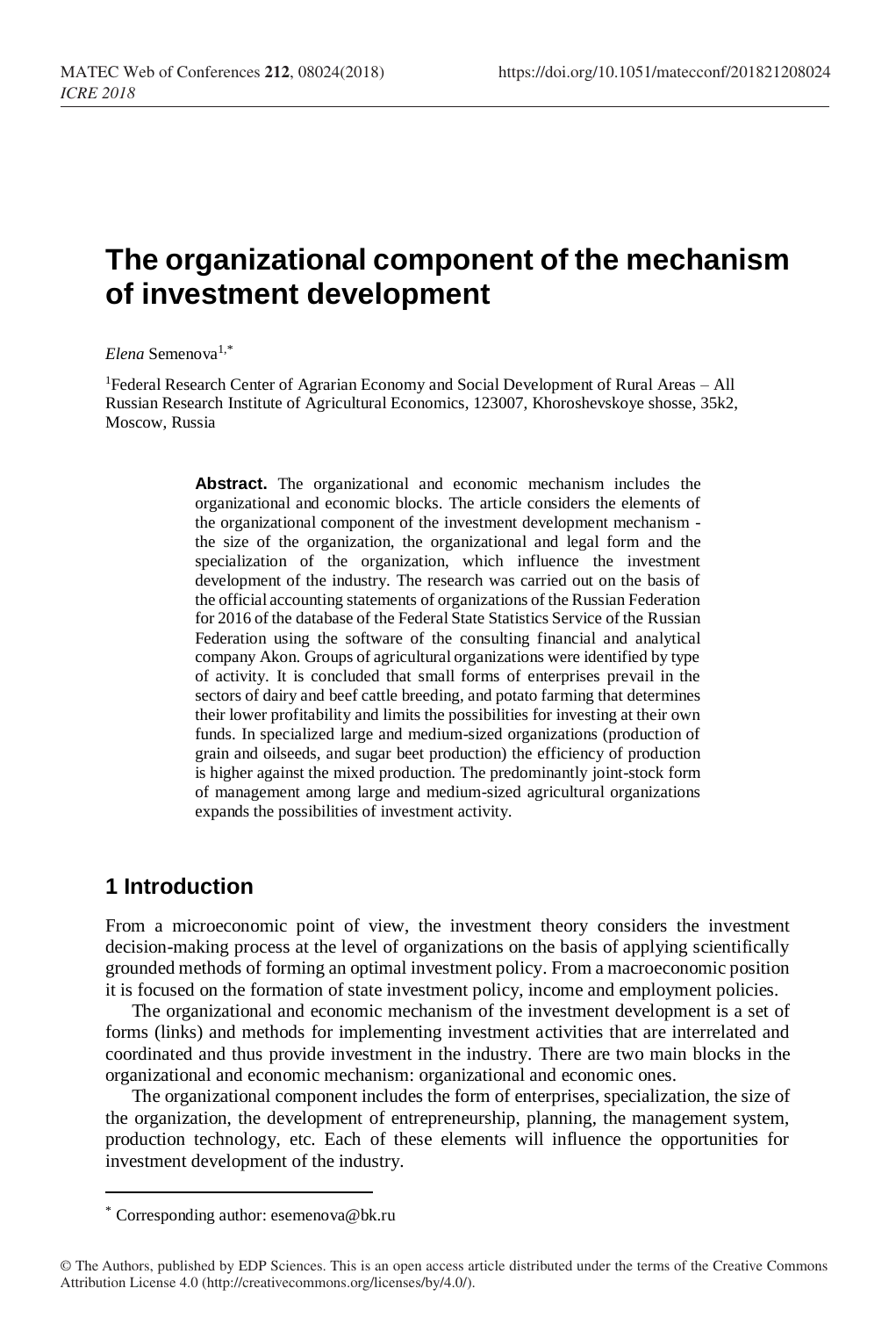The economic block covers financing and crediting of organizations, participating in the investment process, taxation, insurance of organizations, stimulation of the development of the investment process, pricing, etc.

The purpose of the study is to analyze the organizational component of the organizational and economic mechanism of the investment development in agricultural production, and its impact on the investment process.

### **2 Research methods**

The research is carried out on the basis of the official accounting statements of the organizations of the Russian Federation for 2016 of the database of the Federal State Statistics Service of the Russian Federation (2.3 million organizations) using the software of the consulting financial and analytical company Akon. Financial ratios for groups of organizations correspond to the median value of the indicators of all organizations of the Russian Federation and organizations within the framework of the sub-sectors and activities compared.

### **3 Results**

Different assets, property, real estate, securities, shares, and cash can be the funds for investment. Let us consider investment opportunities for agricultural organizations at their own funds.

The Table 1 shows the grouping of organizations by type, scale of activity and specialization, which shows that by types of the agricultural activity, large organizations with revenues from 2 billion rubles prevail in pig breeding (9.68%), poultry (11.76%), and sugar beet cultivation (8.16%). In general, in Russia such organizations make up 0.5%. Mediumsized organizations with a size of revenues of 800-2000 million rubles also have the largest share in these industries.

Thus, 16.32% of the organizations that grow sugar beets, 23.93% of poultry organizations, and 18.3% of pig-breeding organizations can make investments at their own expense, since they have significant revenues.

The Table 1 presents specialized organizations by type of activity and mixed organizations, in which crop production in combination with livestock farming without specialized production of crops or animals is developed. These are the organizations whose gross profit from crop or livestock production is less than 66% of the standard gross profit [2]. Among the mixed organizations, microenterprises (41.71%) and nano-enterprises (43.43%) predominate, which cannot implement large investment projects due to the lack of own funds and low revenues. The situation is similar in the meat cattle breeding and potato growing.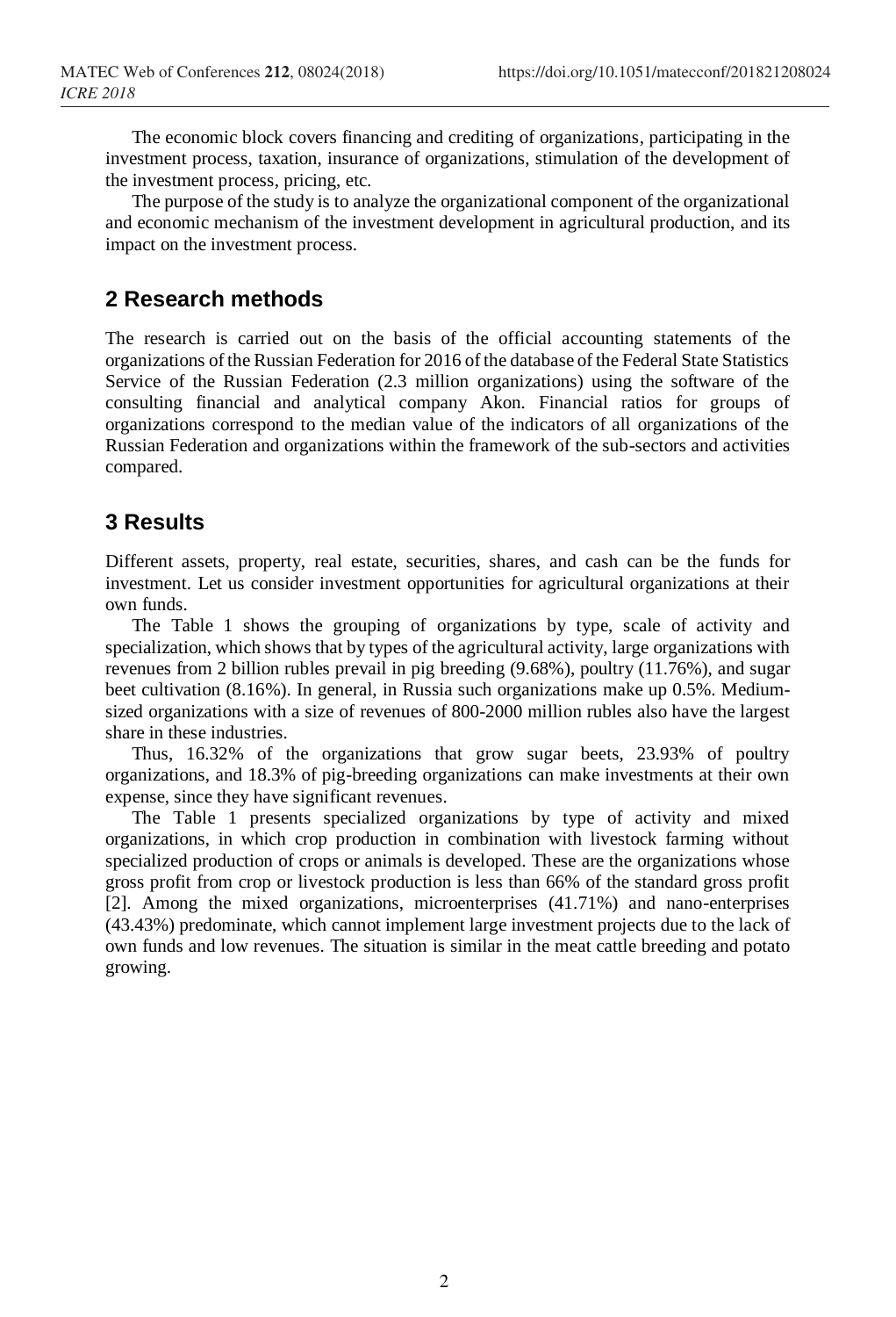| Category of organizations                                                           | Large              |          | Medium-sized       |                | Small              |                | Micro              |                | Nano               |                |
|-------------------------------------------------------------------------------------|--------------------|----------|--------------------|----------------|--------------------|----------------|--------------------|----------------|--------------------|----------------|
| Scale of activity - revenue in<br>million rubles                                    | More than 2000     |          | $800 - 2000$       |                | $120 - 800$        |                | $10 - 120$         |                | Less than 10       |                |
| By type of activity:                                                                | Number of<br>units | Share, % | Number of<br>units | Share,<br>$\%$ | Number of<br>units | Share,<br>$\%$ | Number of<br>units | Share,<br>$\%$ | Number of<br>units | Share,<br>$\%$ |
| 01.11.1 "Growing cereals"                                                           | 16                 | 0.23     | 90                 | 1.29           | 1030               | 14.78          | 3150               | 45.19          | 2670               | 38.31          |
| 01.11.3 "Growing oil seeds"                                                         | $\overline{c}$     | 1.04     | 3                  | 1.55           | 20                 | 10.36          | 80                 | 41.45          | 88                 | 45.60          |
| 01.13.1 "Growing vegetables"                                                        | $\overline{4}$     | 0.47     | 12                 | 1.41           | 80                 | 9.38           | 262                | 30.72          | 358                | 41.97          |
| 01.13.31 "Growing potatoes"                                                         | $\Omega$           | 0.00     | $\Omega$           | 0.00           | 7                  | 10.94          | 12                 | 18.75          | 43                 | 67.19          |
|                                                                                     |                    |          |                    |                |                    |                |                    |                |                    |                |
| $01.13.51$ "Growing sugar"<br>beets"                                                | 4                  | 8.16     | $\overline{4}$     | 8.16           | 16                 | 32.65          | 19                 | 38.78          | 6                  | 12.24          |
| 01.41 "Breeding of dairy<br>cattle, production of raw<br>milk"                      | 5                  | 0.16     | 16                 | 0.52           | 360                | 11.73          | 1217               | 39.64          | 1472               | 47.95          |
| 01.42.1 "Breeding of meat"<br>and other cattle, including<br>buffaloes, yaks, etc." | $\Omega$           | 0.00     | $\theta$           | 0.00           | 3                  | 5.66           | 26                 | 49.06          | 24                 | 45.28          |
| $01.47$ "Breeding of<br>agricultural poultry"                                       | 58                 | 11.76    | 60                 | 12.17          | 105                | 21.30          | 97                 | 19.68          | 173                | 35.09          |
| 01.46 "Pig farming"                                                                 | 31                 | 9.78     | 27                 | 8.52           | 73                 | 23.03          | 66                 | 20.82          | 120                | 37.85          |
| 01.50 "Mixed agriculture"                                                           | 13                 | 0.93     | $\tau$             | 0.50           | 184                | 13.14          | 584                | 41.71          | 608                | 43.43          |
| All organizations of Russia,<br>thousand units                                      | 9                  | 0.5      | 14                 | 0.9            | 109                | 7.2            | 513                | 34.8           | 670                | 56.3           |

**Table 1.** Characteristics of organizations by type, scale of activity and specialization, 2016.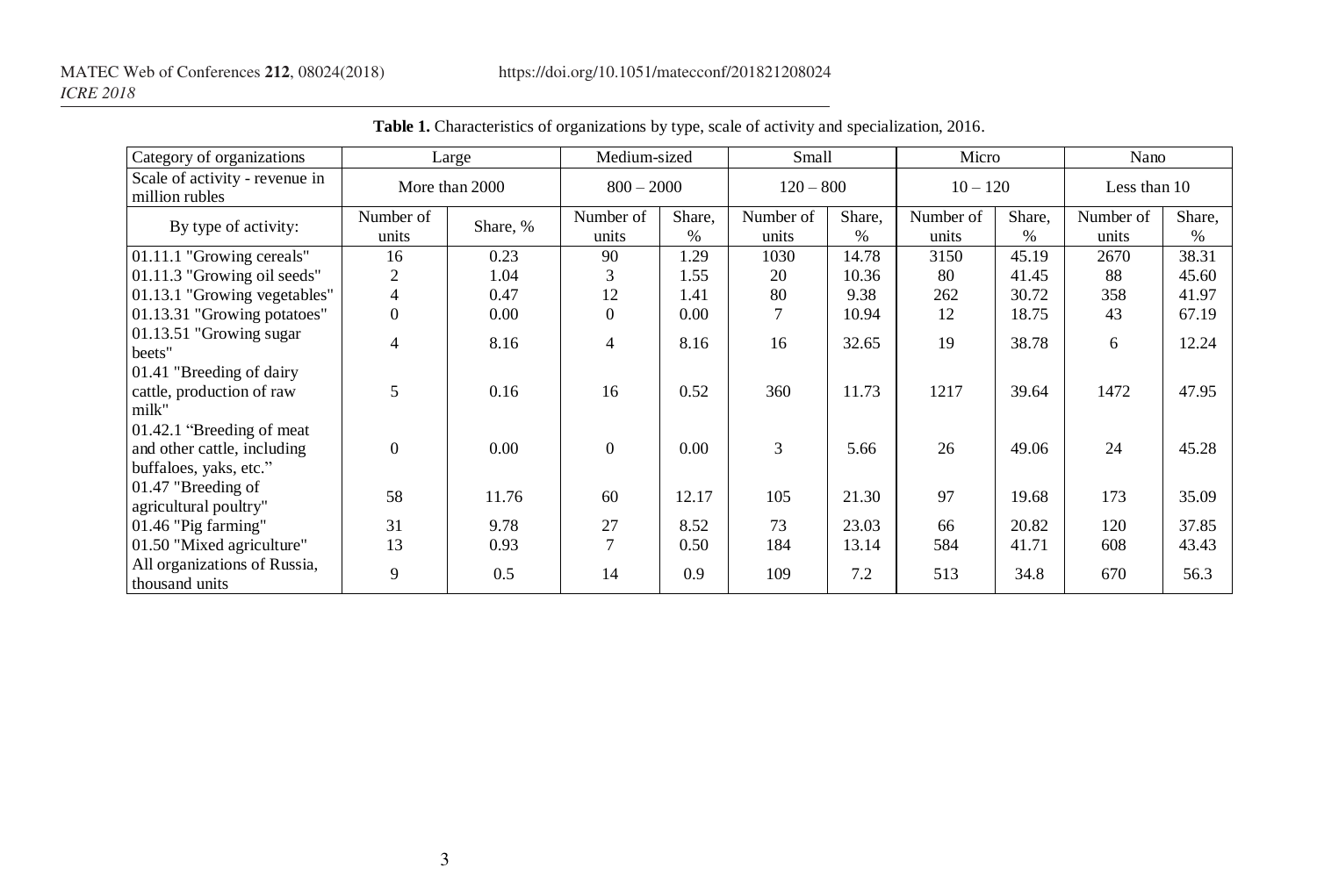The result of the specialization is an increase in the volume and quality of products, an increase in labor productivity, a reduction in the production costs, and an increase in profitability. The economic efficiency of specialization can be estimated by the indicator of profitability.

|                           | 01.11.1 "Growing cereals" | 01.11.3 "Growing oil seeds" | vegetables"<br>01.13.1 "Growing | 01.13.51 "Growing sugar beets" | 01.41 "Breeding of dairy cattle,<br>production of raw milk" | cattle, including buffaloes, yaks, etc."<br>01.42.1 "Breeding of meat and other | 01.50 "Mixed agriculture" |
|---------------------------|---------------------------|-----------------------------|---------------------------------|--------------------------------|-------------------------------------------------------------|---------------------------------------------------------------------------------|---------------------------|
| Profitability of<br>sales | 18.1                      | 19.3                        | 0.3                             | 25.7                           | 4.4                                                         | 5.1                                                                             | 7.1                       |
| Net profit margin         | 16.3                      | 17.1                        | 4.6                             | 20                             | 6.8                                                         | 4.6                                                                             | 8.7                       |
| Return on assets          | 10.5                      | 13.2                        | 1.5                             | 12.7                           | 4                                                           | 1.3                                                                             | 5.6                       |

**Table 2.** Indicators of profitability by type of activity.

Sugar beet, oilseeds and grain crops enterprises have the highest profitability of sales. The activities of these organizations in general are also efficient, since the rate of net profit is high. The return on assets shows the return on the invested ruble to the assets of the organization. The highest return is on oilseeds - 13.2 kopecks, and on sugar beet - 12.7 kopecks. Compared with organizations with mixed farming, the specialized farms for growing grain crops, oilseeds, and sugar beet have almost twice as high efficiency indicators, which confirms the efficiency of the specialized production, and creates opportunities for investing own means in these industries. In the organizations growing potatoes, small forms of enterprises, as well as a manual labor and a low level of mechanization prevail, that reduces the effect of specialization. Meat and dairy cattle have a high proportion of small forms of enterprises.

The Table 3 presents the ratings of organizations (Top-10) by revenue and activities. Even among 10 leading organizations of one type of activity, the gap in revenues is 39.2 times for mixed agricultural organizations (the leader is "Agro-complex" named after N.I. Tkachev, JSC), 15.4 times - for sugar beet organizations (the leader is "Rusagroinvest", LLC). At the same time, for all organizations of Russia, the gap in the Top-10 in terms of revenue is 27.4 times (the leader is VTB Capital, JSC), that indicates the hypertrophied development of individual agricultural organizations or miscalculations in the agrarian policy.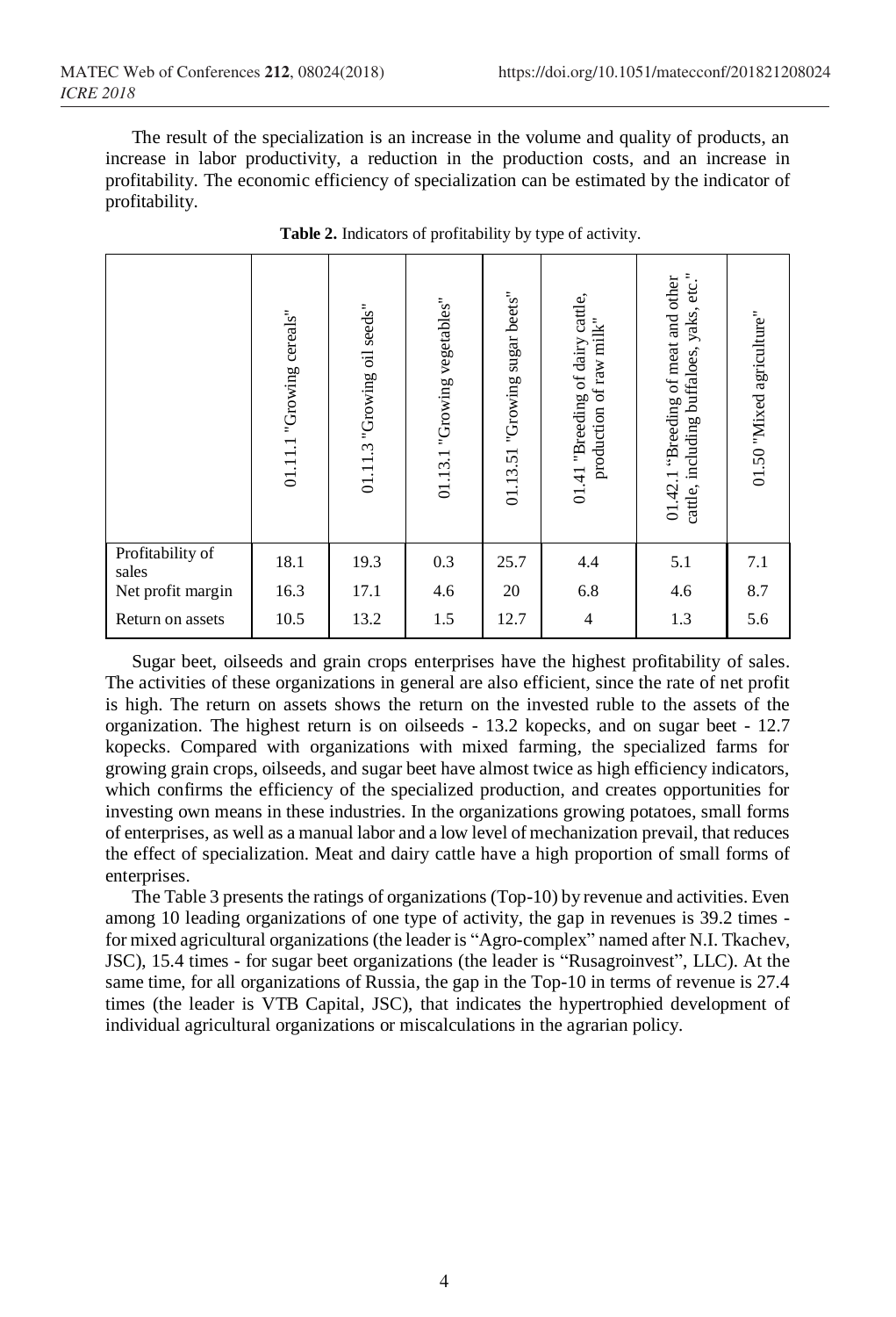| Ranking                   | 01.11.1 "Growing cereals" | seeds"<br>01.11.3 "Growing oil | 01.13.1 "Growing vegetables" | "Growing potatoes"<br>01.13.31 | 01.13.51 "Growing sugar beets" | cattle,<br>production of raw milk"<br>01.41 "Breeding of dairy | other cattle, including buffaloes,<br>01.42.1 "Breeding of meat and<br>yaks, etc. | 01.47 "Breeding of agricultural<br>$\text{pouttry}$ " | $01.46$ "Pig farming" | 01.50 "Mixed agriculture" |
|---------------------------|---------------------------|--------------------------------|------------------------------|--------------------------------|--------------------------------|----------------------------------------------------------------|-----------------------------------------------------------------------------------|-------------------------------------------------------|-----------------------|---------------------------|
| 1                         | 7502                      | 5411                           | 3697                         | 492                            | 1170<br>$\overline{4}$         | 3829                                                           | 504                                                                               | 35079                                                 | 45205                 | 44756                     |
| $\overline{\mathbf{c}}$   | 4839                      | 2017                           | 3047                         | 315                            | 6989                           | 3700                                                           | 219                                                                               | 23822                                                 | 16317                 | 3934                      |
| 3                         | 3855                      | 1010                           | 2960                         | 199                            | 5170                           | 3258                                                           | 124                                                                               | 23546                                                 | 15876                 | 3378                      |
| $\frac{4}{5}$             | 3843                      | 922                            | 2947                         | 190                            | 2955                           | 2367                                                           | 116                                                                               | 19305                                                 |                       | 1569                      |
|                           | 3593                      | 804                            | 1585                         | 188                            | 1659                           | 2362                                                           | 114                                                                               | 11284                                                 | 8081                  | 1464                      |
| $\boldsymbol{6}$          | 3414                      | 704                            | 1555                         | 165                            | 1415                           | 1930                                                           | 92,7                                                                              | 10325                                                 | 5998                  | 1440                      |
| $\overline{7}$            | 2996                      | 632                            | 1539                         | 138                            | 1265                           | 1886                                                           | 89,0                                                                              | 10115                                                 | 5669                  | 1420                      |
| $\,$ 8 $\,$               | 2836                      | 597                            | 1457                         | 114                            | 824                            | 1568                                                           | 69,9                                                                              | 9083                                                  | 5374                  | 1410                      |
| 9                         | 2813                      | 583                            | 1340                         | 109                            | 771                            | 1395                                                           | 62,7                                                                              | 8360                                                  | 5263                  | 1276                      |
| 10                        | 2643                      | 527                            | 1310                         | 99,1                           | 762                            | 1216                                                           | 60,9                                                                              | 8261                                                  | 4986                  | 1142                      |
| Place<br>10 to 1,<br>time | 2.8                       | 10.3                           | 2.8                          | 5.0                            | 15.4                           | 3.1                                                            | 8.3                                                                               | 4.2                                                   | 9.1                   | 39.2                      |

**Table 3.** Top-10 by the type of activity by revenue, 2016, million rubles.

Enterprises of various organizational and legal forms have different opportunities to attract investment: in joint-stock companies it is done through corporatization, in a limited partnership – by the contributing members, in cooperatives – by the share contributions. In peasant (private) farms and individual entrepreneurial activities, the difficulty in accumulating sufficient financial resources for investing them in expanding production and modernization is one of the main shortcomings for investment. For small forms of enterprises, it is difficult enough to grow into a large organization at the expense of own funds. An open joint-stock company has greater opportunities to attract capital from external sources.

Since investment activity is a type of entrepreneurial activity, it is connected with forms of ownership. Depending on the existing forms of ownership and organizational and legal forms of enterprises, investment activity can be carried out in the form of state investment, investment by citizens and legal entities, foreign investment, and joint investment. The Table 4 shows the distribution of organizations by organizational and legal forms and activities. For the analysis, the first one hundred organizations in the rating were selected for each type of activity, i.e. mainly large and medium-sized organizations.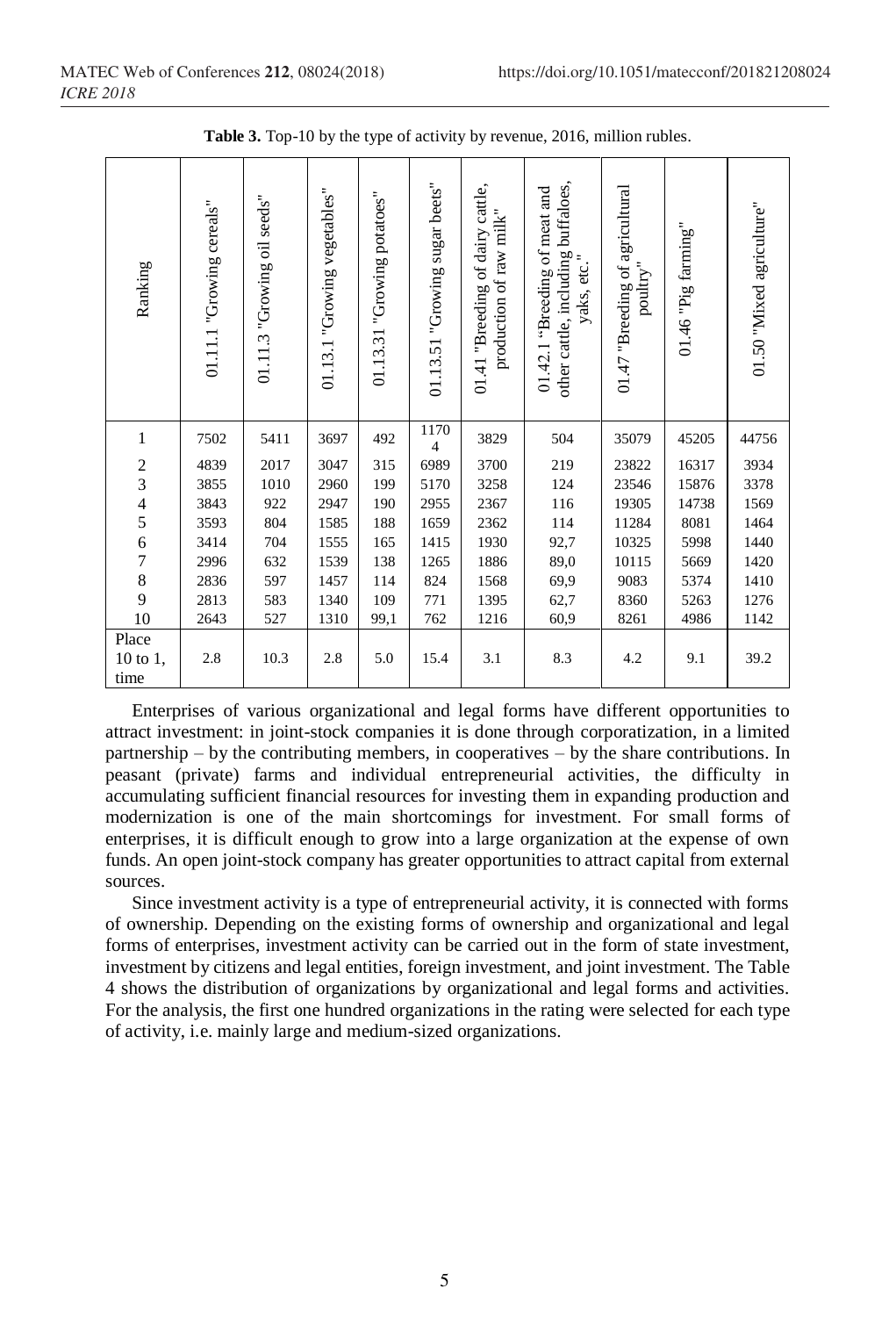| Joint stock    |                              | Production                |                                                         |                                              |                      |
|----------------|------------------------------|---------------------------|---------------------------------------------------------|----------------------------------------------|----------------------|
| company,       | Open                         | cooperative,              | State unitary                                           | National                                     | Peasant farm         |
|                |                              |                           |                                                         |                                              |                      |
| company        |                              |                           |                                                         |                                              |                      |
|                |                              |                           |                                                         |                                              |                      |
|                |                              |                           |                                                         |                                              |                      |
|                |                              |                           |                                                         |                                              | 6                    |
|                |                              |                           |                                                         |                                              |                      |
|                |                              |                           | $\overline{4}$                                          | $\overline{a}$                               | ٠                    |
|                |                              |                           |                                                         |                                              |                      |
| $\overline{7}$ | 27                           | 19                        |                                                         |                                              | 11                   |
|                |                              |                           |                                                         |                                              |                      |
| $\overline{4}$ | 38                           | $\overline{4}$            | ٠                                                       | ٠                                            | 3                    |
|                |                              |                           |                                                         |                                              |                      |
| 37             | 48                           | 14                        | $\mathbf{1}$                                            |                                              |                      |
|                |                              |                           |                                                         |                                              |                      |
|                |                              |                           |                                                         |                                              |                      |
|                |                              |                           |                                                         |                                              |                      |
| 3              | 35                           | 12                        | 1                                                       |                                              | 2                    |
|                |                              |                           |                                                         |                                              |                      |
|                |                              |                           |                                                         |                                              |                      |
|                |                              |                           |                                                         |                                              |                      |
| 61             | 38                           | $\mathbf{1}$              |                                                         |                                              |                      |
|                |                              |                           |                                                         |                                              |                      |
| 30             | 66                           | $\overline{4}$            | ۰                                                       | $\overline{a}$                               |                      |
| 28             | 57                           | 15                        |                                                         |                                              |                      |
|                |                              |                           |                                                         |                                              |                      |
|                | public<br>28<br>$\tau$<br>32 | Company<br>66<br>71<br>58 | Legal form<br>artel, collective<br>farm<br>3<br>14<br>6 | enterprise<br>$\overline{2}$<br>$\mathbf{1}$ | enterprise<br>1<br>1 |

**Table 4** Distribution of organizations by organizational and legal form, and types of activity.

It can be concluded that among large and medium-sized organizations, the joint stock form prevails that corresponds to the structure of agricultural organizations by forms of management in the country as a whole: open joint stock companies - 3.3%; closed joint stock companies - 4.3%, limited companies (limited partnerships) - 57.5, agricultural cooperatives - 21.1 and state organizations - 1.9% [3].

To determine the possibilities of investment, it is advisable to consider a number of financial ratios by types of activity that investors pay attention to.

The average values of the financial state of organizations by type of activity correspond to the median. The average values of the first four financial ratios for all analyzed organizations correspond to the standard values that indicate the independence of the aggregate of organizations from the borrowed sources of financing and the adequacy of funds for financing current activities. Coefficient of investment cover testifies of the possibility of settling with creditors, but for all types of activities, except grain crops, it has a boundary value. The financial indicators of beef cattle-breeding organizations are close to the threshold values.

The ratio of quick liquidity is lower than the normative value for all organizations (except beet-growing), and there is a risk of loss of solvency. Absolute liquidity ratio does not correspond to the norm for all organizations that is determined by the specifics of the production cycle in agriculture.

However, we have to note that these are average values of financial ratios, and the analysis of the activities of each particular organization is necessary.

**Table 5.** Financial condition of the organizations of various types of activities.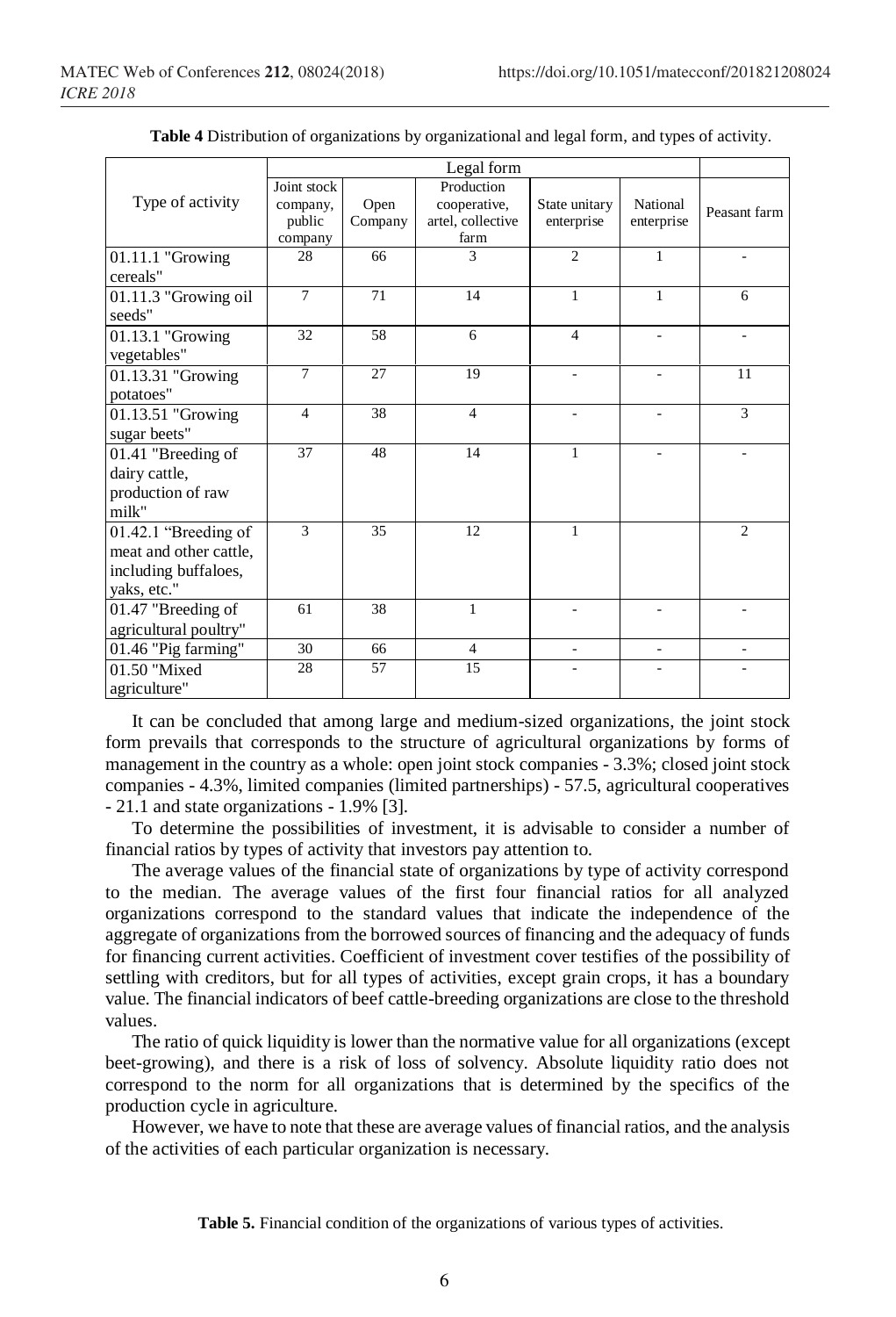|                                                        | Standard value                           | 01.11.1 "Growing cereals" | 01.11.3 "Growing oil seeds" | 01.13.31 "Growing potatoes" | 01.13.51 "Growing sugar beets" | 01.41 "Breeding of dairy cattle, production of<br>$\mbox{raw}$ $\mbox{milk}^{\mbox{\tiny\it{n}}}$ | 01.42.1 "Breeding of meat and other cattle,<br>including buffaloes, yaks, etc." | 01.50 "Mixed agriculture" |
|--------------------------------------------------------|------------------------------------------|---------------------------|-----------------------------|-----------------------------|--------------------------------|---------------------------------------------------------------------------------------------------|---------------------------------------------------------------------------------|---------------------------|
| 1. Coefficient of autonomy<br>(financial independence) | $\geq$ 0.5 (optimally<br>$0.6 - 0.7$ ).  | 0,8                       | 0,7                         | 0,6                         | 0.7                            | 0,7                                                                                               | 0, 5                                                                            | 0,7                       |
| 2. Ratio of self-sufficiency in<br>working capital     | not less than 0.1                        | 0,5                       | 0,5                         | 0,3                         | 0.4                            | 0,3                                                                                               | 0,1                                                                             | 0,3                       |
| 3. Coefficient of investment<br>cover                  | $\geq 1$ (not less<br>than $0.7 - 0.8$ ) | 0,9                       | 0,8                         | 0,8                         | 0.7                            | 0,8                                                                                               | 0.7                                                                             | 0,8                       |
| 4. Coefficient of current<br>liquidity                 | $\geq$ 2 (by industry<br>up to 1.5)      | 4,1                       | 3                           | 2,1                         | 2                              | 2,4                                                                                               | $\overline{c}$                                                                  | 2.2                       |
| 5. Quick liquidity ratio                               | $\geq$ 1                                 | 0.8                       | 0,7                         | 0,5                         | 1,4                            | 0,5                                                                                               | 0,5                                                                             | 0,4                       |
| 6. Absolute liquidity ratio                            | $\geq0.2$                                | 0,1                       | 0,1                         | 0,007                       | 0,07                           | 0,03                                                                                              | 0,06                                                                            | 0,02                      |



**Fig. 1.** Dynamics of the integral indicator of the financial state of the leading organizations by the type of activity 01.46 "Pig farming".